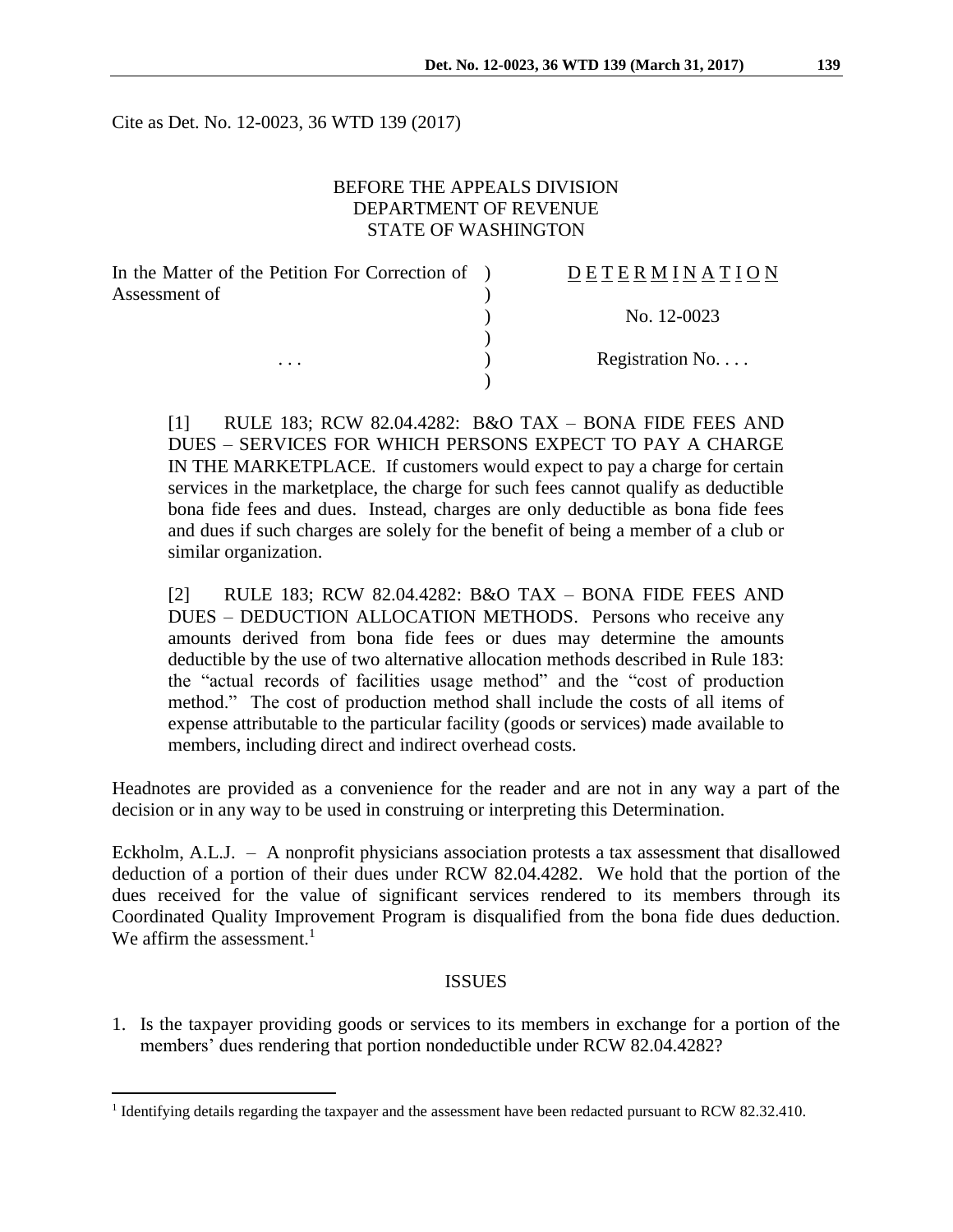2. How should the non-deductible portion of the taxpayer's dues be computed under WAC 458- 20-183 (Rule 183)?

### FINDINGS OF FACT

[Taxpayer] is a nonprofit corporation doing business in Washington. The taxpayer is a membership organization consisting of sixty-four physician members. The taxpayer requires that its members pay dues to maintain their membership in the taxpayer's organization. The Department of Revenue's (the Department's) Audit Division examined the taxpayer's books and records for the period January 1, 2006, through September 30, 2009. As a result of the examination, the Audit Division determined that the taxpayer provided goods or services to its members in exchange for a portion of the members' dues and, therefore, that portion is not deductible under RCW 82.04.4282. The taxpayer had deducted from its income the total amount of the dues on its excise tax returns during the audit period. The Audit Division issued an assessment for the unpaid tax on the nondeductible portion of the dues, which included service and other activities Business and Occupation (B&O) tax in the amount of \$ . . . , interest in the amount of  $\$\ldots$ , and a 5% assessment penalty of  $\$\ldots$ , for a total amount of  $\$\ldots$ .<sup>2</sup> The taxpayer appealed the assessment to the Department's Appeals Division.

The taxpayer's membership [Agreement] in effect at the time of the audit defines [Taxpayer] as:

. . . a Washington not-for-profit corporation, organized under Chapter 24.06 RCW, in part for the purpose of coordinating and arranging for the delivery of health and medical care to individuals and ensuring that such delivery is provided in a timely and cost effective manner consistent with good medical practice.<sup>3</sup>

The taxpayer describes its organization as a membership of physician surgical peers whom:

. . . strive as colleagues to share information, experience, and explore self-improvement strategies. This is achieved through meetings, peer review, identifying areas of risk to patient's safety, and implementing continuous improvement projects annually as peers.<sup>4</sup>

The taxpayer explained to the auditor that the general activities of the taxpayer's organization are governed by the [Taxpayer] Board, and the activities related to the taxpayer's Coordinated Quality Improvement Program (CQIP) are governed by the CQIP Board.<sup>5</sup> There are nine officers on each board who are compensated on an hourly basis. The boards meet monthly and the entire membership attends once a year, although all members are allowed to attend monthly meetings. Meeting minutes are distributed to each member.

The taxpayer indicated that the primary activity of the organization is the peer review performed according to the taxpayer's CQIP. The taxpayer explained to the auditor that for calendar years 2006 through 2009, the CQIP also gathered member input and selected four to five projects per

<sup>&</sup>lt;sup>2</sup> Document No.  $\dots$ , issued December 23, 2010.

<sup>3</sup> The Agreement at p. 1, section I.

<sup>4</sup> Appeal Petition, dated February 7, 2011.

<sup>5</sup> The Agreement references a "CQIP Committee" rather than a "CQIP Board". The Agreement at p. 2, Section I.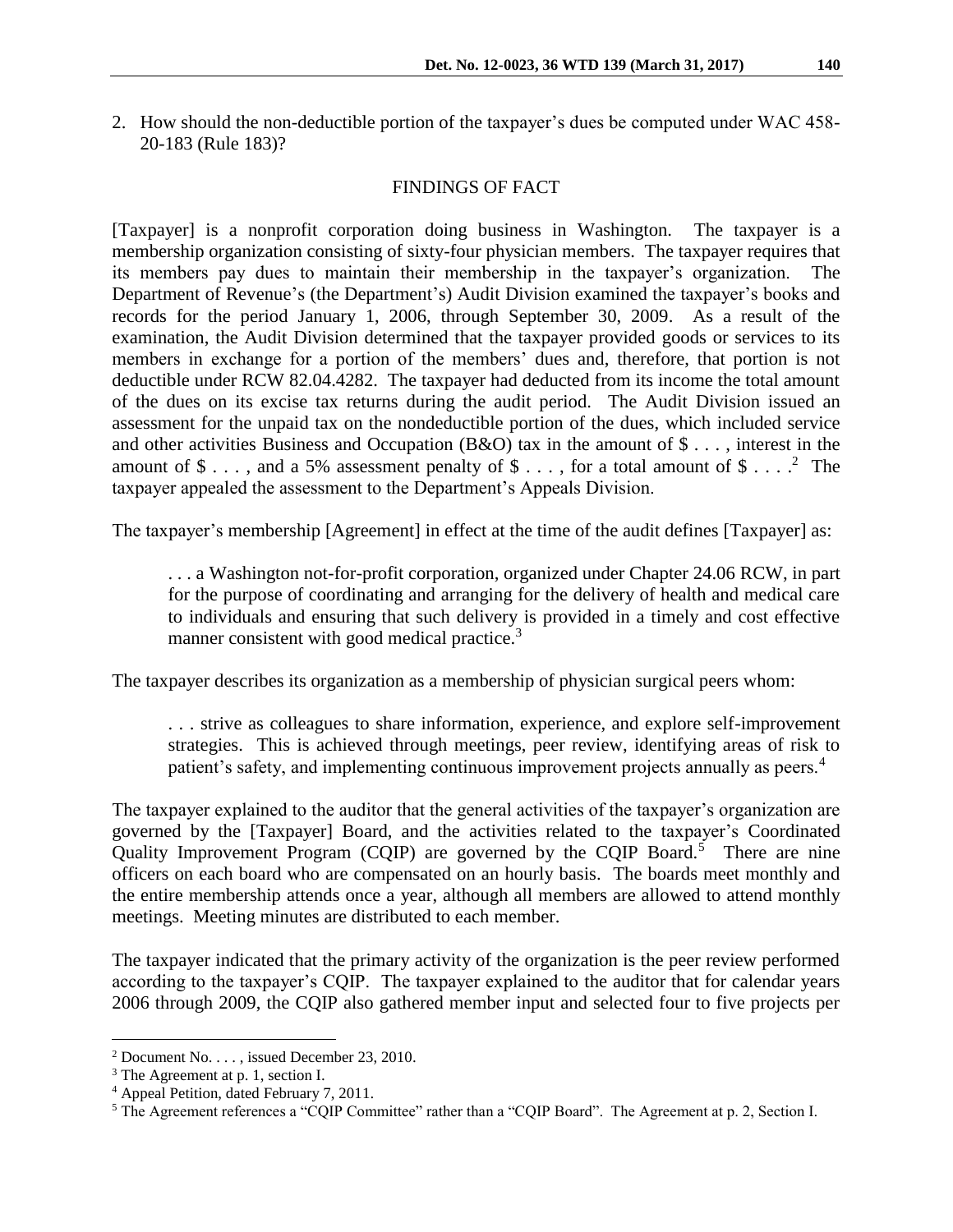year to improve patient care, manage risk and increase patient safety. Some of these projects included initiating and administering a patient satisfaction questionnaire, initiating a safety and complaint reporting system for members' patients and staff, establishing a process to review informed consent forms that were being used by members, and revising and improving patient handouts and brochures used by members in their practices.

The taxpayer's office manager estimated that for the audit period, approximately 50 percent of her time, as well as 50 percent of the Medical Director's time, was associated with administering and performing CQIP activities. The office manager estimated that 25 percent of her time during the same period was associated with the [Taxpayer] Board activities, and the other 25 percent of her time was spent in the field at individual member's offices for services billed separately from the membership dues.<sup>6</sup>

The Agreement describes the membership granted in the taxpayer organization as a "credential." To be credentialed and re-credentialed by the taxpayer, the physician must meet and abide by all of the taxpayer's standards, criteria, and processes.<sup>7</sup> These standards include maintaining the physician's license to practice medicine and their hospital admitting privileges in good standing.<sup>8</sup> The Agreement also requires that the physician member allow his or her records to be inspected by the taxpayer's Quality Improvement Coordinator or Medical Director.<sup>9</sup> The taxpayer indicated that all members receive a review every two years. The Agreement stipulates that if a member does not abide by the taxpayer's standards and the Agreement, the taxpayer may restrict or terminate the membership.<sup>10</sup> The Agreement also provides that "[Taxpayer] may from time to time enter into contractual arrangements with various Health Care organizations."<sup>11</sup> taxpayer indicated that these contractual agreements are not currently in place but the taxpayer may pursue such arrangements in the future.

The taxpayer's CQIP is approved by the Washington State Department of Health (DOH) pursuant to RCW 43.70.510 and Chapter 246-50 WAC. The purpose of the CQIP administered by DOH is "to improve the quality of health care services by identifying and preventing health care malpractice under RCW 43.70.510." WAC 246-50-001(1). The goal of the program is to provide structures and processes that:

- Measure, retrospectively and prospectively, key characteristics of services such as effectiveness, accuracy, timeliness and cost.
- Review categories of services and methods of service delivery to improve health care outcomes.
- Ensure information gathered for the program is reviewed and used to revise health care policies and procedures.<sup>12</sup>

 $6$  The taxpayer reported the separately billed field services on their excise tax returns under the B&O services and other activities tax classification.

<sup>&</sup>lt;sup>7</sup> The Agreement at p. 3, paragraph II(f).

 $8$  *Id.* at pp. 2-3, paragraph II(a).

 $9$  *Id.* at p. 3, section IV.

 $10$  *Id.* at p. 3, paragraph II(d)

<sup>11</sup> *Id.* at p. 1, section A.

<sup>&</sup>lt;sup>12</sup> DOH CQIP Program Overview. [http://www.doh.wa.gov/CQIP/default.htm.](http://www.doh.wa.gov/CQIP/default.htm)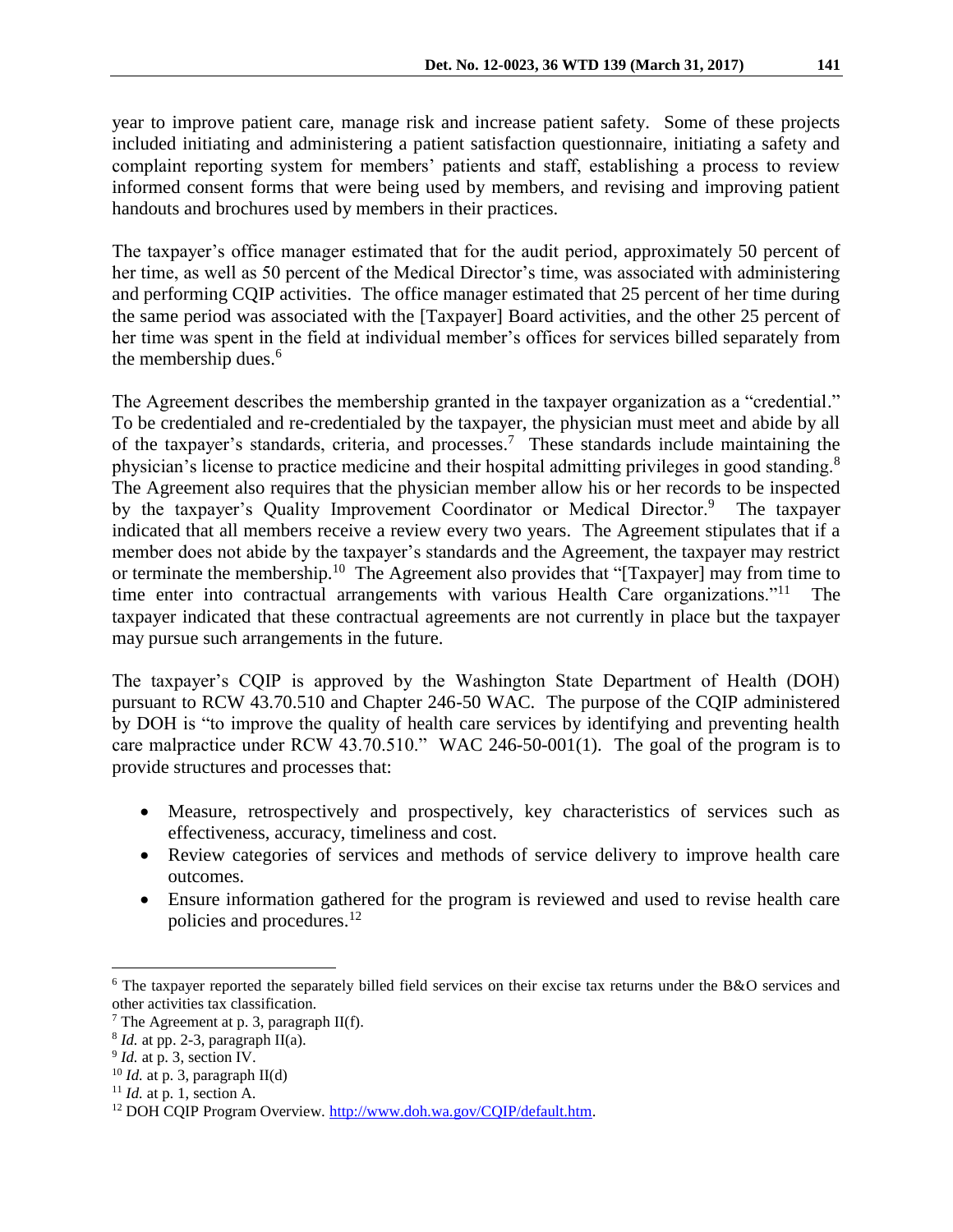CQIPs approved by DOH are provided discovery limitations under RCW 43.70.510(3) and (4), and information and documents specifically created for, collected, and maintained by an approved quality improvement committee (such as a peer review committee) are also exempt from disclosure under chapter  $42.17$  RCW.<sup>13</sup> Chapter 246-50 WAC sets forth the CQIP application and approval process, and the criteria applied. The many components required of a CQIP are set forth in WAC 246-50-020. Rather than creating its own CQIP, a health care entity may seek approval of a DOH approved alternative program that is employed by an organization, which has certified or accredited the health care entity.<sup>14</sup> DOH approved alternative programs are those employed by the [Joint Commission] and the National Committee for Quality Assurance (NCQA).<sup>15</sup> Both [Joint Commission] and NCQA are accreditation/certification organizations which conduct a rigorous review and charge substantial fees for accreditation and certification.<sup>16</sup>

Reviewing the primary components of the [Joint Commission] program provides a good example of a CQIP program that is available to health care entities and programs for a fee, subject to meeting the application requirements. Once an entity completes [Joint Commission's] application and review process and is accredited or certified, [Joint Commission] monitors compliance with its standards.<sup>17</sup> A few of the processes for monitoring compliance include surveys/unannounced visits to the health care entity, requiring the entity to submit treatment procedures every three months, and evaluating the entity's ongoing standards compliance through a yearly performance review.<sup>18</sup>

[Joint Commission] describes the benefits patients receive from care provided by an accredited or certified entity:

- Continually working to provide the highest quality services.
- Periodically evaluated by the Joint Commission for compliance with the standards and other requirements.
- Provided with expert advice and education from the Joint Commission about quality improvement.
- Able to attract qualified staff because they have more opportunities to develop their skills and knowledge.<sup>19</sup>

Based on the higher standard of care required to maintain certification/accreditation, the entities accredited by organizations such as [Joint Commission] receive the benefit of higher reimbursement rates from insurance carriers.<sup>20</sup>

<sup>13</sup> WAC 246-050-001.

<sup>14</sup> WAC 246-50-040.

<sup>15</sup> DOH CQIP Application Instructions. [http://www.doh.wa.gov/CQIP/Intructions.htm.](http://www.doh.wa.gov/CQIP/Intructions.htm)

<sup>&</sup>lt;sup>16</sup> See, e.g., Pricing for Surgery Centers. [http://www.jointcommission.org/Pricing\\_Worksheet\\_Surgery\\_Centers/.](http://www.jointcommission.org/Pricing_Worksheet_Surgery_Centers/)

<sup>17</sup> [Joint Commission] standards are also available to nonmembers for a fee. *See* [http://www.jointcommission.org/standards\\_information/standards.aspx;](http://www.jointcommission.org/standards_information/standards.aspx) [http://www.jcrinc.com/Accreditation-](http://www.jcrinc.com/Accreditation-Manuals/PCAH12/4108/)[Manuals/PCAH12/4108/.](http://www.jcrinc.com/Accreditation-Manuals/PCAH12/4108/)

<sup>18</sup> <http://www.jointcommission.org/about/JointCommissionFaqs.aspx#600>.

<sup>&</sup>lt;sup>19</sup>See [http://www.jointcommission.org/facts\\_about\\_the\\_joint\\_commission/](http://www.jointcommission.org/facts_about_the_joint_commission/) ; [http://www.jointcommission.org/Value\\_of\\_Joint\\_Commission\\_Accreditation/.](http://www.jointcommission.org/Value_of_Joint_Commission_Accreditation/)

<sup>&</sup>lt;sup>20</sup> *See* http://www.jointcommission.org/liability insurers/default.aspx.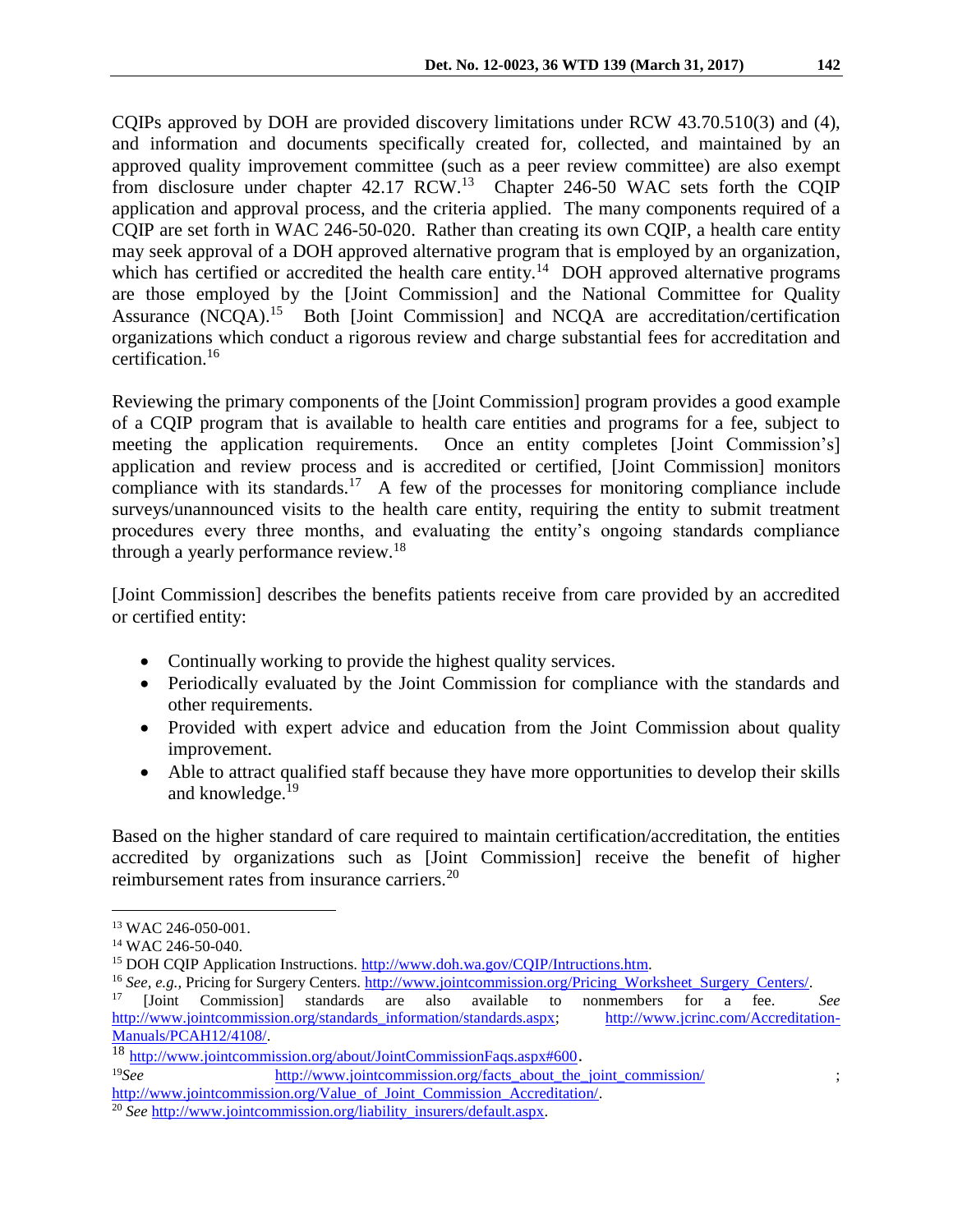The taxpayer asserts that all of the CQIP activities it conducts are in the interest of improving patient care. The taxpayer also described some of the benefits accorded to physicians credentialed by its organization, including a higher standard of assurance to patients and other medical practitioners of quality of care, and an enhanced reputation of excellence of care attached to membership.

Another benefit a credentialed physician receives as part of the CQIP program is the service the taxpayer provides in communicating with the taxpayer's malpractice insurance provider. The taxpayer relays the results of the physician's CQIP performance review to the malpractice insurance provider, and the insurance provider uses those results in determining whether the physician is eligible to receive a discounted insurance rate. An additional monetary benefit a member physician receives is the right to purchase medical supplies at a discount from a group purchasing organization.

## ANALYSIS

The legislature intended to impose the B&O tax on virtually all business activities carried on within the state. *Time Oil Co. v. State*, 79 Wn.2d 143, 146, 483 P.2d 628 (1971). Exemptions and deductions are narrowly construed. *Budget Rent-A-Car, Inc. v. Dep't of Revenue*, 81 Wn.2d 171, 174, 500 P.2d 764 (1972). Taxation is the rule; exemption is the exception. *Spokane County v. City of Spokane*, 169 Wash. 355, 358, 13 P.2d 1084 (1932). But, the goal of any statutory interpretation is to ascertain and carry out the Legislature's intent, and if the statute's meaning is plain on its face, then its plain meaning must be given effect as an expression of legislative intent. *State v. J.M*., 144 Wn.2d 472, 480, 28 P.3d 720 (2001).

RCW 82.04.4282 allows a deduction for bona fide initiation fees and dues. It provides:

In computing tax there may be deducted from the measure of tax amounts derived from bona fide (1) initiation fees, (2) dues,  $\dots$ . This section may not be construed to exempt any person, association, or society from tax liability upon selling tangible personal property or upon providing facilities or services for which a special charge is made to members or others. If dues are in exchange for any significant amount of goods or services rendered by the recipient thereof to members without any additional charge to the member, or if the dues are graduated upon the amount of goods or services rendered, the value of such goods or services shall not be considered as a deduction under this section.

(Emphasis added.) The Department adopted WAC 458-20-183 (Rule  $183$ )<sup>21</sup> to administer RCW 82.04.4282. Rule  $183(2)(n)$  defines "significant amount" as the amount that:

. . . relates to the quantity or degree of goods or services rendered and made available to members by the organization. "Significant" is defined as having great value or the state of being important.

<sup>&</sup>lt;sup>21</sup> [As of the publication date of this determination, the current status of Rule 183 has changed, as it was amended by Emergency Rule, WSR Filing No. 17-040006, filed on January 19, 2017]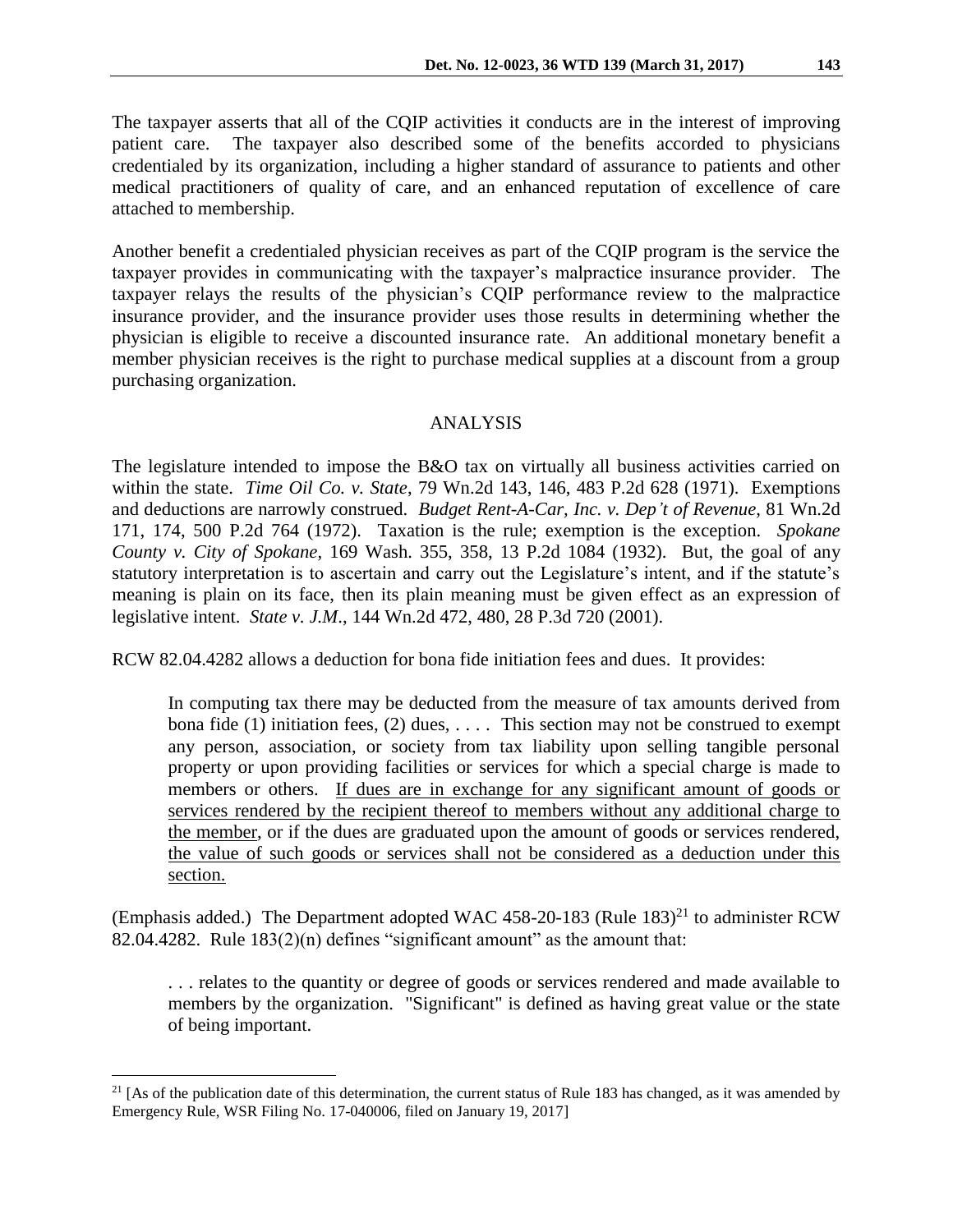"The purpose of the dues deduction is to exempt from taxation only revenue exacted for the privilege of membership." *Automobile Club of Washington v. Dep't of Revenue*, 27 Wn. App, 781, 786, 621 P. 2d 760 (1980).

In administering the bona fide dues deduction contained in RCW 82.04.4282, the Department has long recognized that fees and dues paid to a nonprofit trade organization are in some part for "the express privilege of belonging as a member of a club, or organization, or society" and entitled to a deduction for bona fide dues. Det. 86-310, 2 WTD 91 (1986). 2 WTD 91 involved an association of independent business and industry enterprises that provided general business information services and legislative awareness programs for its members. The association also provided some specific services for an additional charge, which it acknowledged to be taxable income. At issue were amounts received through monthly dues from members for the express privilege of belonging as a member to the association and for the common and ordinary membership benefits of associating with members of the taxpayer association including, among others:

1. The receipt of newsletters of a general informational nature concerning the economic and business environment of Washington State.

2. Legislative liaison, including nonspecific lobbying activities and legislative watchdog activities.

3. The conduct of business conventions and trade shows for members.

4. The conduct of business meetings and seminars of general and varied commercial and economic interest to members.

2 WTD at 92-93.

In finding that the association was entitled to the deduction for bona fide dues, 2 WTD 91 stated:

In short, amounts which are paid to an organization in return for measurable, compensable goods and services for which persons expect to pay a charge in the marketplace are excluded from the deduction. The test is both quantitative and qualitative. If the services or membership benefits derived from dues payment are both enough and of a kind which are compensated for when purchased by nonmembers of organizations in the business marketplace, then the portion of "dues" income attributable to such benefits do not fall within the ambit of the tax deduction. . . .

Concerning the specific benefits available to members of the [taxpayer], other than those for which special charges are made and upon which tax liability is admitted, we find them to be the ordinary and expected privileges which derive from the mere act of joining together and pursuing common interests in a noncommercial sense. Some esoteric benefits, such as the free flow and exchange of information, will always be realized by persons who join together to share their mutual interests, politically, socially, and economically. Herein lies the very purpose and intent of the tax deduction for bona fide dues.

2 WTD at 94-95.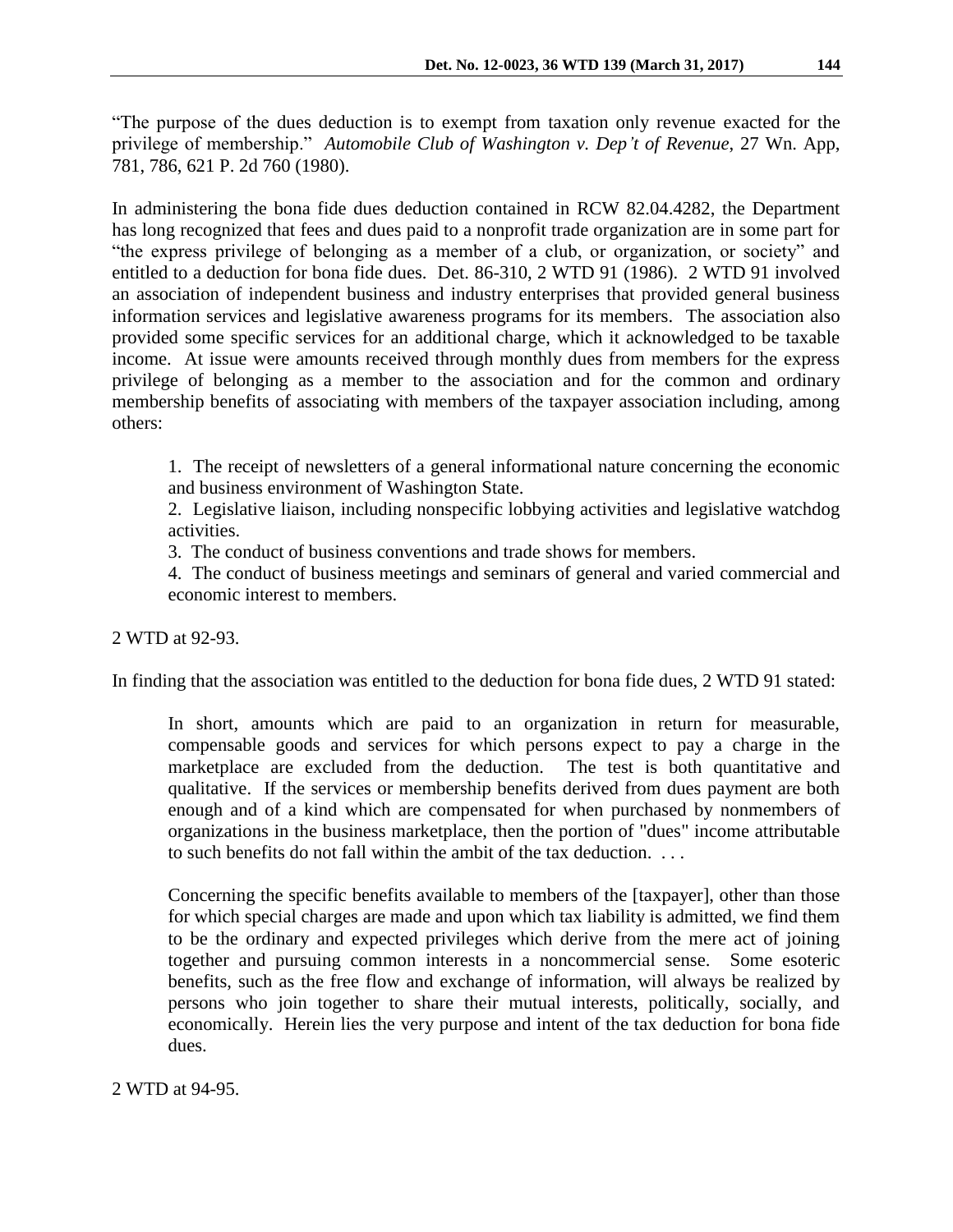The Department has considered the organization's efforts involving the "free flow of information" on issues of general interest to its members to be "the ordinary and expected privileges" of membership in the organization:

The expenditure of "bona fide" dues by an organization in furtherance of the free flow of information among members, such as providing newsletters to members and representing general membership interest before legislative bodies, etc., does not render such dues as being less than "bona fide." If common membership interests and concerns could not be shared and freely voiced, there would be no purpose whatever to join together in any organizational undertaking, religious, fraternal, patriotic, or otherwise. …

### 2 WTD at 95.

Many of the Department's determinations applying RCW 82.04.4282 involve recreation and social clubs, organizations that have historically required payment of dues. The Department has long allowed country clubs, golf clubs, and tennis clubs that have a substantial social component, and that derive their income from initiation fees and dues, to allocate their initiation fees and dues income between taxable amounts (payment for goods or services rendered) and deductible amounts (bona fide initiation fees and dues). No. 85-178A, 3 WTD 387 (1987); No. 87-218, 3 WTD 295 (1987); Det. No. 87-348, 4 WTD 281 (1987); Det. No. 88-247, 6 WTD 105 (1988). For example, the Department has held that a social and luncheon club that also has squash courts and pool tables for members' use for no additional charge has both deductible and taxable income from initiation fees and dues. Det. No. 91-002, 10 WTD 362 (1990).

On the other hand, the Department has held that a membership athletic club or fitness club that offers no social membership or any limited rights to dine or mix with members, such as those offered by some country clubs, may not deduct any portion of its initiation fees. Det. No. 95- 239, 16 WTD 48 (1995); Det. No. 03-0252, 23 WTD 223 (2004).

The taxpayer asserts that its organization should not be compared to business and industry associations or athletic and social clubs. We recognize the difference in the services provided by the organizations, but the principles applied in addressing those memberships are the same: whether amounts paid to an organization in the form of dues is expended "for measurable, compensable goods and services for which persons expect to pay a charge in the marketplace", which are taxable, or whether the amounts paid for membership are for the "express privilege of belonging", such as "the free flow of information among members", which are deductible under RCW 82.04.4282.

In this case, we conclude that the activities of the [Taxpayer] Board involving communication of general interest information, monthly meetings, distributing minutes and encouraging open discussion among members, would fall within the exchange of the "free flow of information" and associated with the "express privilege of belonging" and, therefore, the portion of the dues supporting these activities would be deductible.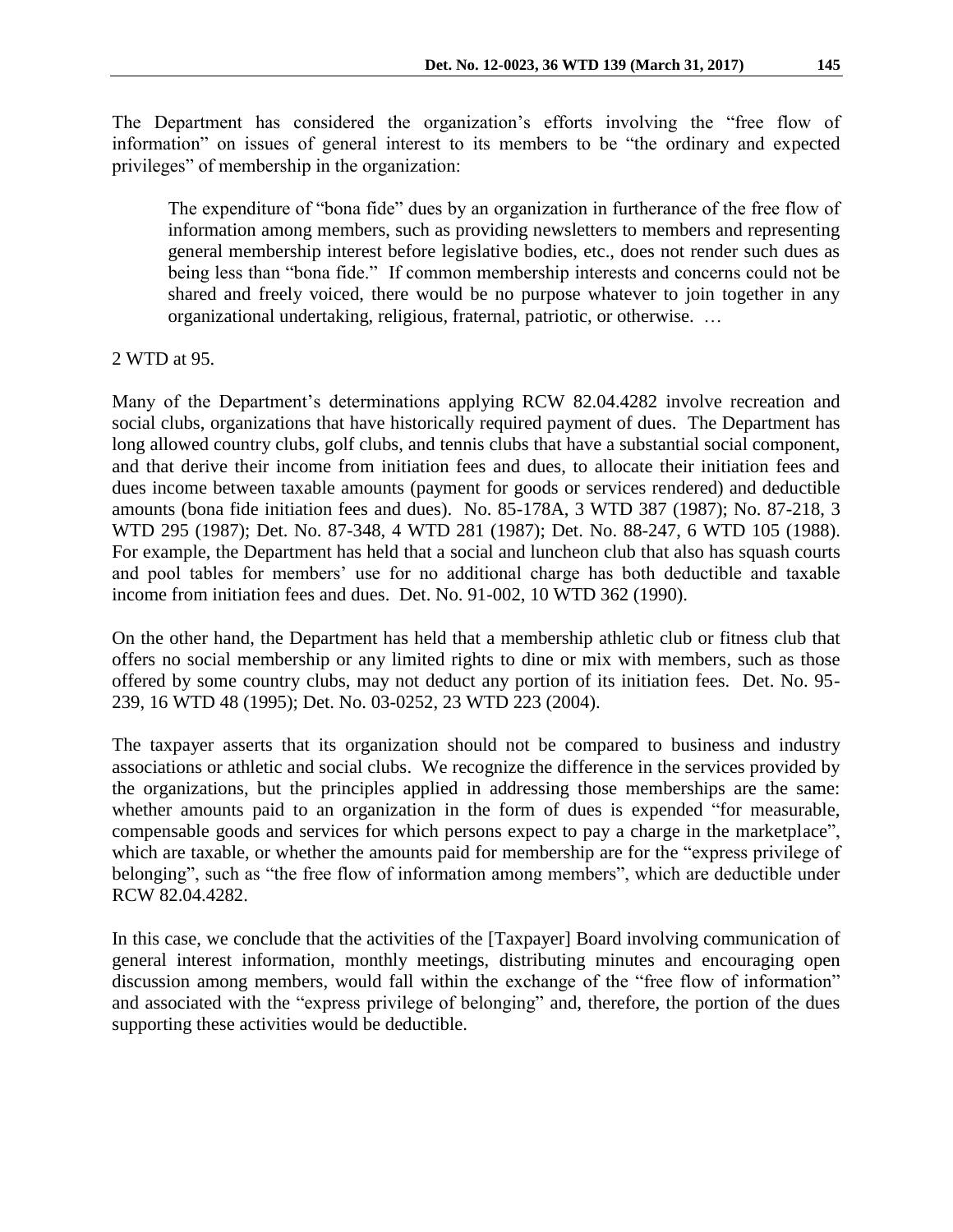In regards to the activities related to implementing the taxpayer's CQIP, and the use of the CQIP in credentialing members, we find that these activities go beyond the free flow of information and provide a service which persons would otherwise expect to pay a charge in the marketplace.

Above, we described the accreditation process employed by [Joint Commission], a DOH approved CQIP. We find that the accreditation process, requirements for maintaining accreditation, and the resultant benefits received by an accredited entity are similar to that provided by the taxpayer in credentialing its members.<sup>22</sup> Like [Joint Commission], the taxpayer's members are credentialed and re-credentialed based on the taxpayer's own promulgated standards, the CQIP standards. Both organizations require regular review of the member's practices to ensure continued compliance with their standards, and both organizations accord their members similar benefits: an assurance to patients that its members practice according to a higher standard of care, an enhanced reputation of excellence, and an increase in the likelihood of higher reimbursement rates from insurance providers. In addition, as noted above, the credentialed members also receive a valuable benefit from the taxpayer's assistance in obtaining a reduced malpractice insurance rate.

The services the taxpayer provides to its credentialed members and the benefits gained are similar to those provided through accreditation and certification organizations for which a health care entity is required to pay a charge. We agree with the Audit Division and conclude that the taxpayer's activities related to its CQIP provide a significant service to its members and the value of these services may not be deducted as bona fide dues under RCW 82.04.4282.

In determining the portion of dues that are deductible, the Audit Division employed the cost of production method set forth in Rule 183(4)(c):

(ii) Cost of production method.

 $\overline{a}$ 

(A) The cost of production allocation method is based upon the cost of production of goods or services rendered. Persons using this method are advised to seek the department's review of the cost accounting methods applied, in order to avoid possible tax deficiency assessment if records are audited. In such cases, the cost of production shall include all items of expense attributable to the particular facility (goods or services) made available to members, including direct and indirect overhead costs.

(B) No portion of assets which have been fully depreciated will be included in computing overhead costs, nor will there be included any costs attributable to membership recruitment and advertising, or providing members with the indicia of membership (membership cards, certificates, contracts of rights, etc.).

(C) The cost of production method is performed by multiplying gross income (all "amounts derived") by a fraction, the numerator of which is the direct and indirect costs associated with providing any specific goods or service, and the denominator of which is the organization's total operating costs. The result is the portion of "amounts derived" that is allocable to the taxable facility (goods or services rendered). If more than one kind of facility (goods or services) is made available to members, this formula must be applied for each facility in order to determine the total of taxable and deductible amounts

<sup>&</sup>lt;sup>22</sup> Though [Joint Commission's] accreditation may be geared toward hospitals and programs, and the process for accreditation may be more rigorous than the taxpayer's, this difference in the entities accredited is not significant.